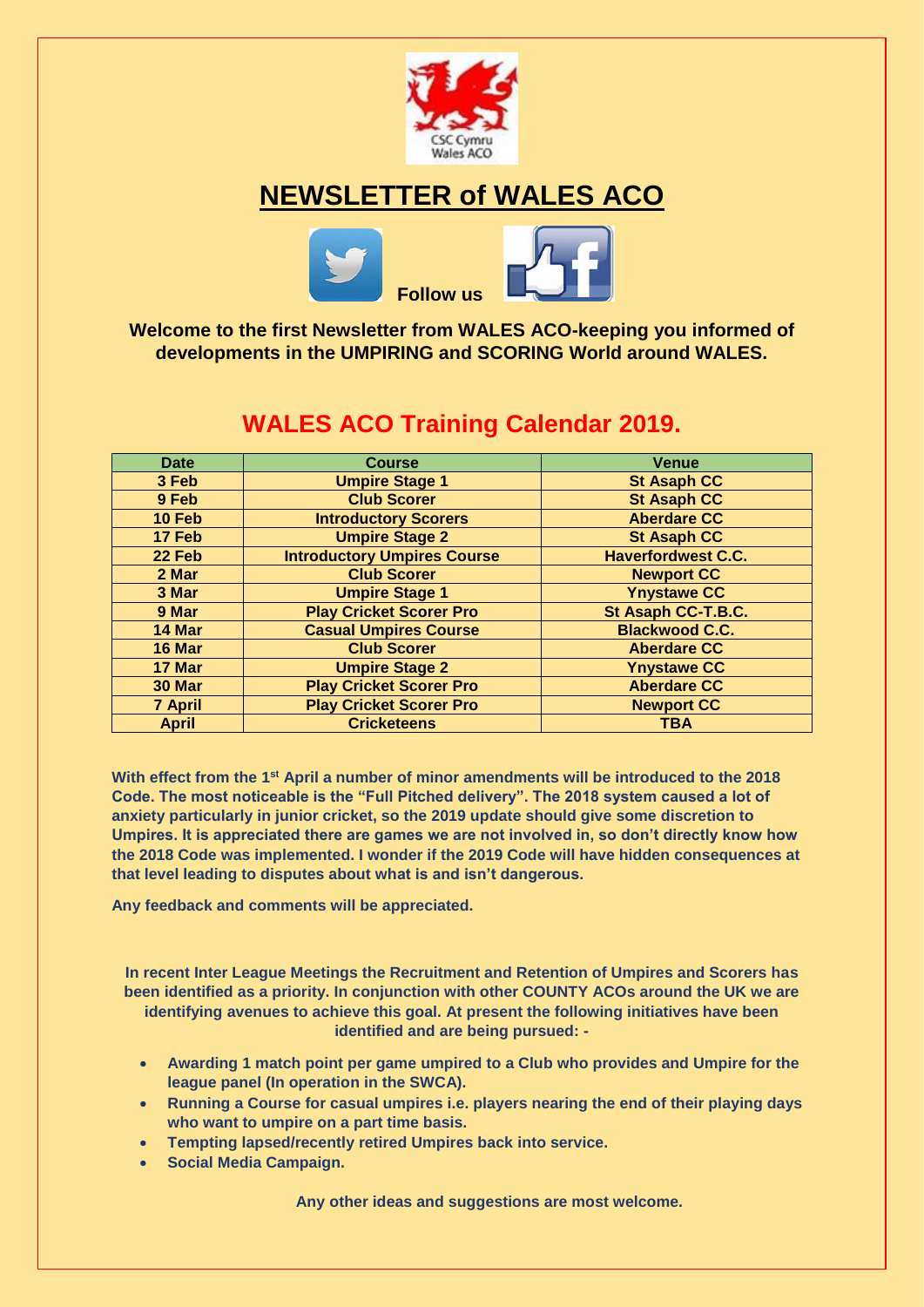### **First example of "FAKE FIELDING" in First Class Cricket-it would be Glammie!!!**

Glamorgan recently beat Gloucestershire by just two runs in a thrilling match at Sophia Gardens, but that margin would have been more comfortable had it not been for Graham Wagg becoming the first cricketer in county cricket to be penalised for 'mock fielding' under Law 41.5.

As the batsman set off for a single. Wagg attempted to stop the ball, but after missing it pretended to throw the ball back to the keeper which caused the batsman some confusion - they did, however, safely make the run.

The Law states that 'it is unfair for any fielder wilfully to attempt, by word or action, to distract, deceive or obstruct either batsman after the striker has received the ball'

Umpires Neil Bainton and Nick Cook used the Law (introduced in the 2017 Code) to penalise Wagg and award Gloucestershire five penalty runs



# **NEWS AROUND WALES.**

### **SOUTH WALES PREMIER LEAGUE**

- **Changes in the South Wales Premier Cricket League from next season will see the introduction of Powerplays, Free Hits for a no ball and 5 Penalty Runs being awarded to the opposition for each over which is not bowled within the time limit set for an innings.**
- **The 2018 AGM also asked the Management Committee to implement coloured clothing from season 2020, with a suitable match ball.**
- **A previous trial of pink match balls was not well received and member clubs are not keen to use the white match ball, due to the requirement for black sight screens and the fact that the white ball deteriorates so quickly, that one match ball would have to be used at each end, thus doubling costs.**
- **Therefore, in the 2019 season, there will be a FULL SEASON trial of ORANGE match balls, but teams will remain in whites for the duration of the trial.**

#### **PEMBROKESHIRE**

- **Pembs ACO now have a new Chairman in Richard Merriman,-well done Richard and best wishes.**
- **Our best wishes go to former V/C Huw Lewis who has not been too well of late.**
- **County AGM on 27th February at Haverfordwest C.C.,**
- **Umpires AGM in late March,**
- **Pre-season training session on Laws Update at Haverfordwest C.C. in early April.**
- **The County held a well-attended Play Cricket meeting on 9th January led by Gavin Chilton- many thanks go to Gavin.**
- **Pembrokeshire are delighted to announce that Herbanston CC are re-starting their 2nd X1 for the 2019 season, best wishes to them.**
- **The County Indoor Cricket Finals were held on 13th January with the winner NEYLAND progressing to the Wales finals where they defeated Ynystawe to claim the title. Congratulations to all the NEYLAND lads.**

#### **NORTH WALES**

- **Changes to the playing structure in North Wales will see the introduction of a ladder system whereby 1st and 2nd X1s find their level.**
- **All divisions will remain at 12 teams as against a proposed reversion to 10.**